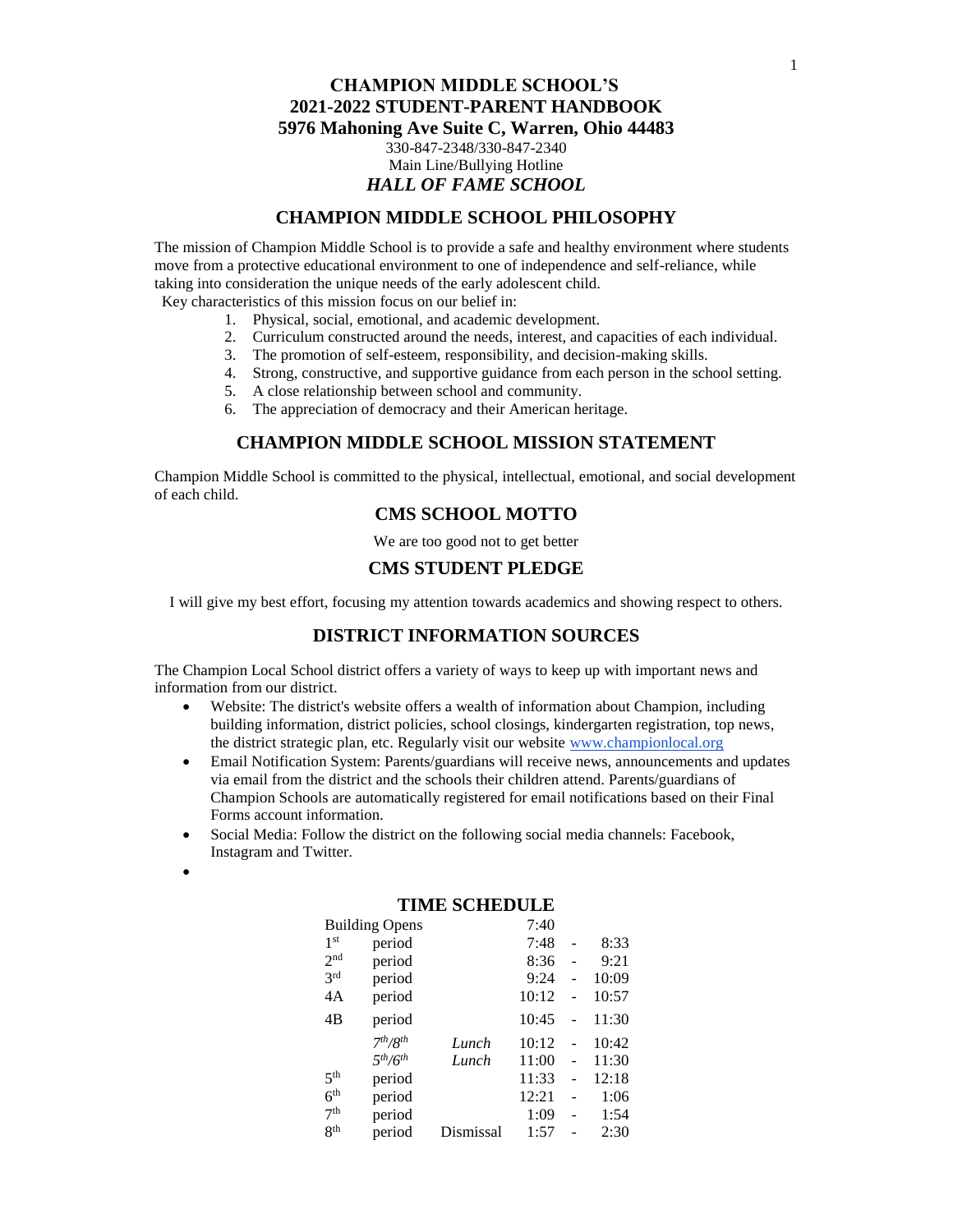## **GRADE SCALE**

Grades are placed on the report card according to the following scale:  $100 - 94 = A$  83 – 74 = C

 $93 - 84 = B$  73 – 64 = D

# **HONOR ROLL**

Honor Roll requires all A's and B's; High Honors requires all A's**.**

## **PARENT ASSIST MODULE (P.A.M.)**

Parent Assist Module (P.A.M.) allows parent access at all times to student grades and weekly assignments in each course by going to the school district website at [www.championlocal.org.](http://www.championlocal.org/) Parents are provided login password information.

## **CONFERENCES**

Parents are encouraged to discuss their child's progress with his/her teachers. There are various ways to communicate with teachers; email, phone, notes and conferences. Visit our website at [www.championlocal.org](http://www.championlocal.org/) for a complete listing of teacher emails. You may call the main office at 330- 847-2348 during school hours to leave a message. We hold two school-wide conference nights per year; additional conferences may be requested by parents or teachers throughout the year.

## **ATTENDANCE POLICY**

In accordance with the Ohio law change regarding student attendance, a student will be considered "habitually truant" if absent without a legitimate excuse for 30 or more consecutive hours, 42 or more hours in one school month, or for 72 hours or more in one school year**.** As a student gets close to the month or year threshold, the school will notify parent(s) and have a team meeting including the parent(s) to develop an Absent Intervention Plan to ensure regular attendance for the remainder of the school year. If the plan has failed to make satisfactory progress, the school will file truancy charges on day 61 after the plan is implemented. (ORC 3321.19)

## **STUDENT IS ABSENT**

- 1. Parents are to report their child absent using the SchoolMessenger mobile app, website (go.schoolmessenger.com) or phone 1-844-380-7214. The student must bring a note on the day following the absence stating the date (s) of the absence, the reason, and the parent's signature. Notes should be given to the teacher and sent to the office.
- 2. If students must leave for planned medical or legal appointments, which have been pre-arranged, they will bring a note from home explaining the reason for the request, the time the student is to be dismissed and signed by the parent/guardian. This note is turned in at the office before 7:45am. Parents must sign-out the student in the office.
- 3. Students participating in or attending extra-curricular activities/athletics must be in attendance for at least 5 periods on the day of the activity. Students who are excused from school for illness after attending for 5 or more periods will be permitted to return for participation or attendance at extracurricular activities that day.

Regular attendance by all students is very important. In many cases, irregular attendance is the major reason for poor school work. Therefore, all students will be urged to plan dental appointments, do personal errands, etc, outside of school hours.

Reasons for which students may be absent but unexcused include, but are not limited to:

- 1. Personal illness of the student
- 2. Illness in the students family (not to exceed 2 days without physician's excuse)
- 3. Needed at home to perform necessary work directly and exclusively for parents or legal guardians (applies to students over 14 years of age only)
- 4. Work at home due to absence of parents or guardians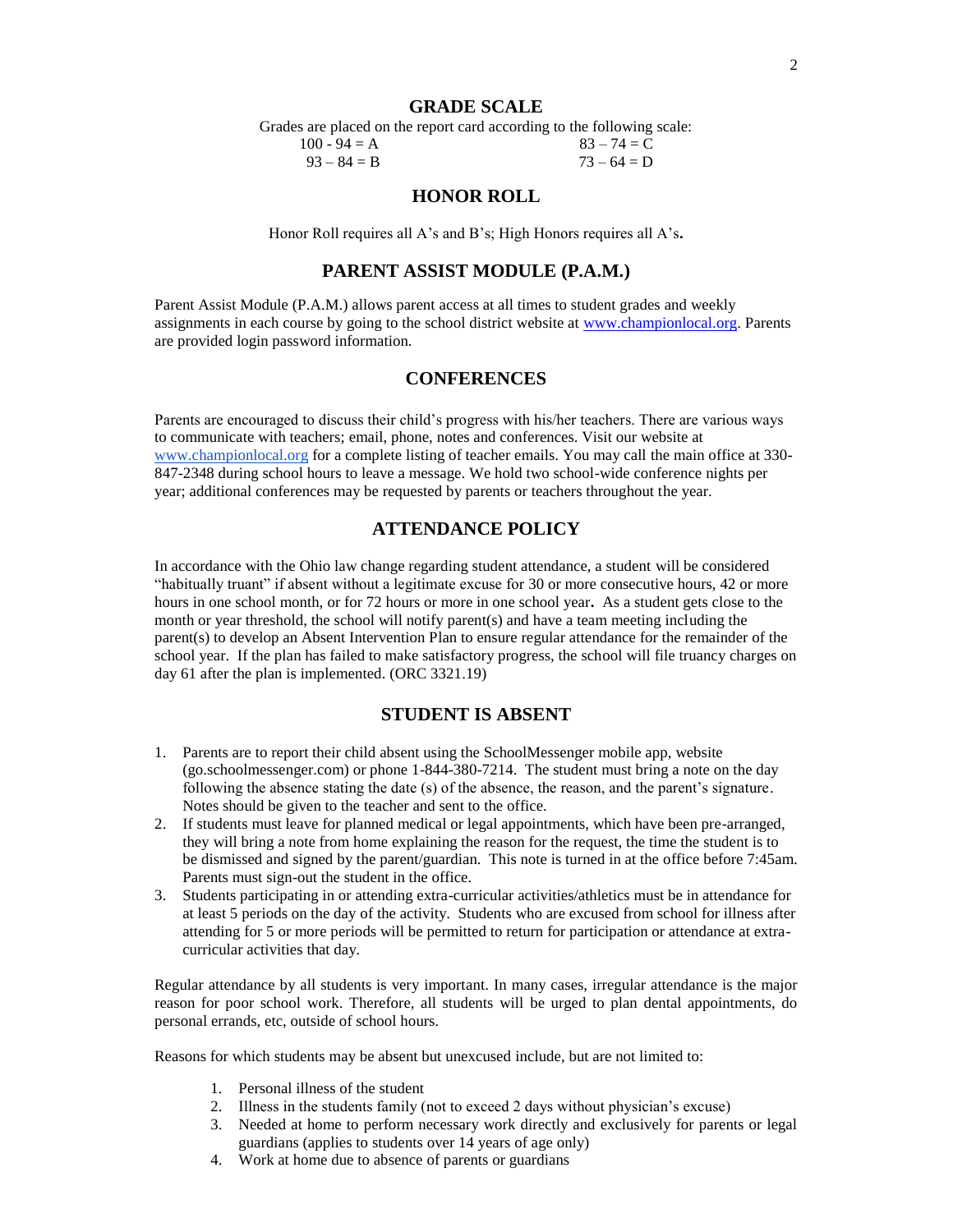Reasons for which student may be absent and excused include, but not limited to:

- 5. Quarantine for contagious disease
- 6. Religious reasons
- 7. Personal illness with physician's medical excuse
- 8. Traveling out of state to attend a Board-approved enrichment activity or extracurricular activity (applies to absences of up to four days)
- 9. Death of an immediate family member memorial card or obituary required
- 10. As determined by the Superintendent

**Vacations** –The office must be notified one week prior to absence. The attendance policy will be applied. Vacations will be considered unexcused and may be considered truancy. The work must be picked up by the student prior to vacation and due the day they return to class.

## **ARRIVAL**

CMS opens for students at 7:40am with the exception of  $8<sup>th</sup>$  Algebra I students who can enter the building at 7:30am. All students are to arrive no earlier than 7:40am and must remain on the buses or in vehicles. Students will go directly to first period.

## **LATE ARRIVAL**

Students arriving at or after 7:48 am are to report to the office, sign in and be given a pass to enter class. Students should report with a note stating the reason for the tardiness. Late arrivals are generally unexcused except for reasons granted for absence under the Ohio Revised Code. Medical excuses are accepted and should be turned in within 3 days of the tardy.

## **HOMEWORK**

Homework is assigned to help the student become more self-reliant, learn to work independently, improve the skills which have been developed and complete certain projects. Home study assignments also afford a way for parents to acquaint themselves with the school program and their own children's educational progress.

Homework at the middle school level provides the opportunity to:

- **develop** organization and time management skills
- **promote** communication between the school and home
- **encourage** parent awareness
- **support** responsibility, accountability, and independence, and
- **practice** skills

**It is each student's responsibility to meet with the teacher to obtain missed assignments and to determine when the make-up work is due.**

## **MAKE-UP WORK**

Students may make-up work missed during an excused absence under the following guidelines:

- 1. The number of days for make-up work to be completed will be the same number of days absent and shall not exceed one week without teacher or administrative approval.
- 2. Work may be available in individual teachers' Google Classrooms.
- 3. Students are responsible for obtaining missed assignment information from their teachers. Students are also responsible for completing missed assignments and taking make-up exams. Homework assignments are available on the Champion Local Schools website at **[www.championlocal.org](http://www.championlocal.org/)** and individual teachers' Google Classrooms.
- 4. ALL students taking field trips/vacations are responsible for obtaining the work ahead and those assignments are due the day the student returns.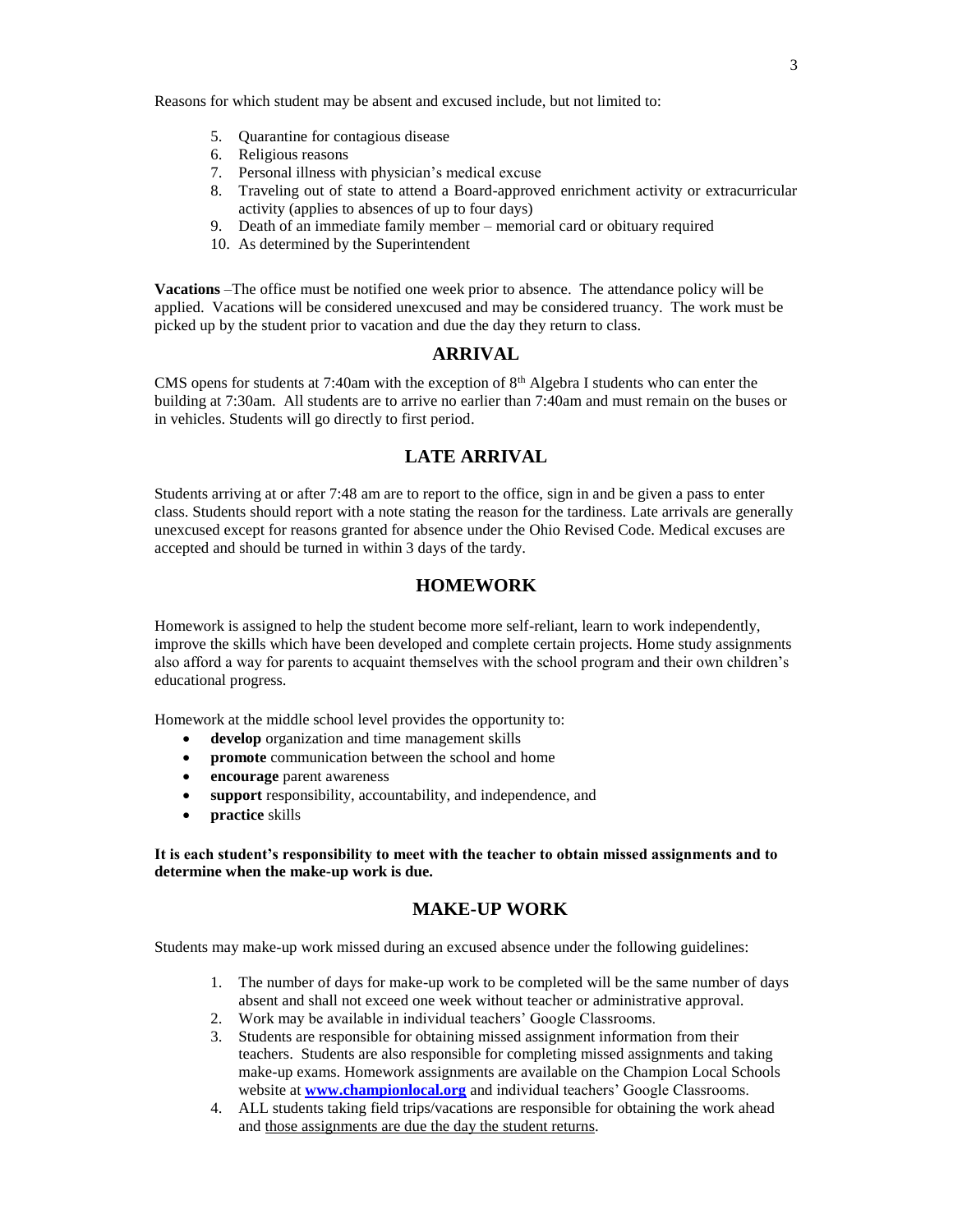# **ATHLETIC ELIGIBILITY**

Grade 8 – Entering high school – 9<sup>th</sup> grade: To be eligible all 8<sup>th</sup> grade student-athletes must have passed a minimum of five of all subjects in which enrolled the immediately preceding grading period. (This refers to the last grading period of the  $8<sup>th</sup>$  grade).

Grades 7 and 8: To be eligible, a student-athlete must receive passing grades in a minimum of five of all subjects in which enrolled the immediately preceding grading period.

*For eligibility Summer School grades may not be used to substitute for failing grade(s) received in the final grading period of the regular school year or for lack of courses taken.*

# **SCHOOL COUNSELOR**

The school counselor provides education, career and social information to students in individual and group settings. Feel free to visit the counselor if a question or problem arises. An appointment may be made at any time with a pass from their teacher.

# **SCHOOL SOCIAL WORKER**

Our school social worker is a trained mental health professional who can assist with mental health concerns, behavioral concerns, positive behavioral support, academic and classroom support, consultation with teachers, parents, and administrators as well as provide individual and group counseling therapy. Our school social worker is the link between the home, school and community in providing direct as well as indirect services to students, families and school personnel to promote and support students' academic and social success. An appointment may be made at any time by calling the main office 330-847-2340.

## **NURSE**

The school nurse is on call at all times during the school day. A student wishing to go to the clinic must first get a pass from their teacher. The nurse will determine if a student is to go home. Students are not permitted to call or text their parents to go home.

## **MEDICATION**

A student who has to take medication must have a form completed and signed by his/her physician. All medications are to be left in the office. Students are not permitted to have possession of medication during school hours. This includes over-the-counter medications.

# **CAFETERIA**

Breakfast will be delivered daily to students' classrooms and hot lunches are served in the cafeteria. No food or beverages are permitted in hallways. Students may not receive food from outside vendors during the school day. Only clear water bottles are permitted in the building; no glass.

## **CLASSROOM FOOD & DRINKS**

We value hydration and its importance to learning. Students may bring **water only** in the classroom in **clear, plastic bottles**. Healthy snacks are allowable at teacher discretion.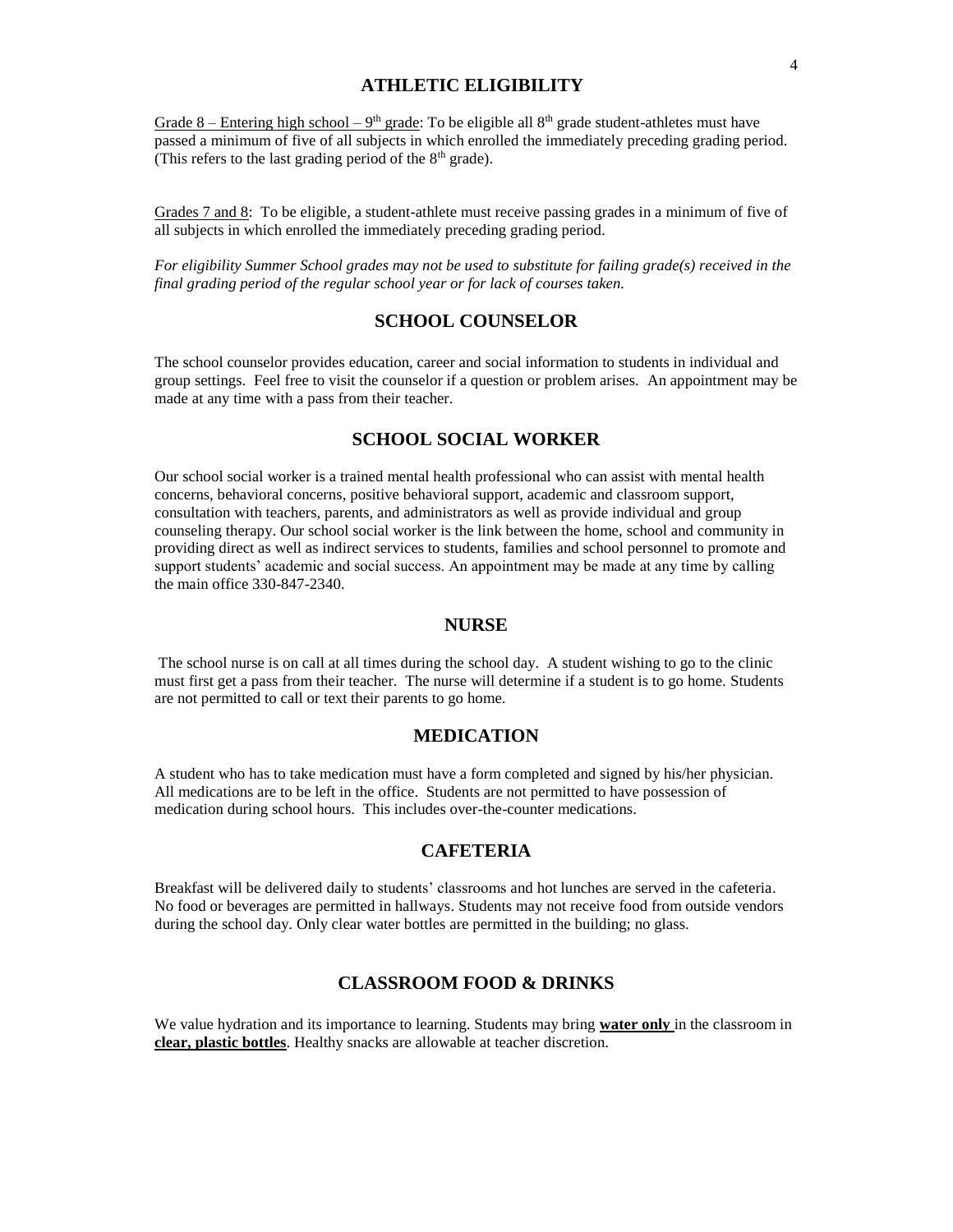# **CELL PHONE/WEARABLE TECHNOLOGY**

Cell phones/wearable technology (Apple watchers, Fitbits or any device that receives/sends messages) have become a way of life; however, in the school environment, cell phones/wearable technology have become a distraction, interruption, and are not necessary for your child to possess in school. We do recognize that cell phones/wearable technology can be a safety/security tool, but they can be a detriment in the event of a building emergency and our protocol to manage such emergencies in a safe and effective manner.

Parents must not call or text their child's cell phone/wearable technology during the school day; instead, call the office to communicate any messages that may be urgent in nature. Students are permitted to use the office phone if needed; however, they are not permitted to use their cell phones/wearable technology to call or text during school hours, even if they are ill. The school nurse will make the contact home in cases of illness.

## **USING A CELL PHONE OR AN ELECTRONIC DEVICE TO FILM/RECORD/TAKE PICTURES OF ANY STUDENT OR STAFF MEMBER IS PROHIBITED**

If your child does have a cell phone/wearable technology at CMS, it is now required that your child places their phone into each classroom's cell phone pocket holder upon entering and removes it when proceeding to the next class. If a student is found to be in possession during class or use their cell phone/wearable technology during school hours, the device will be confiscated, placed in a labeled envelope, and delivered to the office. The consequences will be as follows:

1<sup>*n*</sup> Offense: student will receive a detention and the cell phone/wearable technology held in the **office until the end of the day.**

**2 nd Offense: student will receive 1 day ISS, the cell phone/wearable technology will be held in the office and only released to the parent/guardian.**

### **3 rd Offense: student will receive 3 days ISS, the cell phone/wearable technology will be held in the office and only released to the parent/guardian after meeting with the student and the principal.**

Additional offenses will be considered an act of insubordination. Also, a student that refuses to comply with a request to surrender their cell phone/wearable technology by any member of the staff and/or administrator will be considered insubordinate. Please note the school is not responsible for the theft, loss or damage to your child's cell phone/wearable technology.

Our goal is to create a safe environment, conducive to learning, and free of all distractions that hinder the learning process.

# **BOOK BAGS & BACKPACKS**

Book bags and backpacks and sports bags will be permitted to be carried on the student or can be stored in their lockers. No bookbags with wheels are permitted. Students are expected to take home their Chromebook and charger daily. This will enable the school to go full remote, if deemed necessary.

# **LOCKER REGULATIONS/SEARCH**

Students are provided lockers with which to store materials. It should be clearly understood that this equipment is the property of the school and may be searched at any time if there is reasonable suspicion of a violation of the law or school rules. Locks are to prevent theft not to prevent a search by school officials.

Search of a student and his/her possessions, including but not limited to purses, and/or book bags may be conducted at any time the student is under the jurisdiction of the Board of Education, if there is a reasonable suspicion a violation of school policy has occurred. A search may also be conducted to protect the safety of others. All searches may be conducted with or without the student's consent.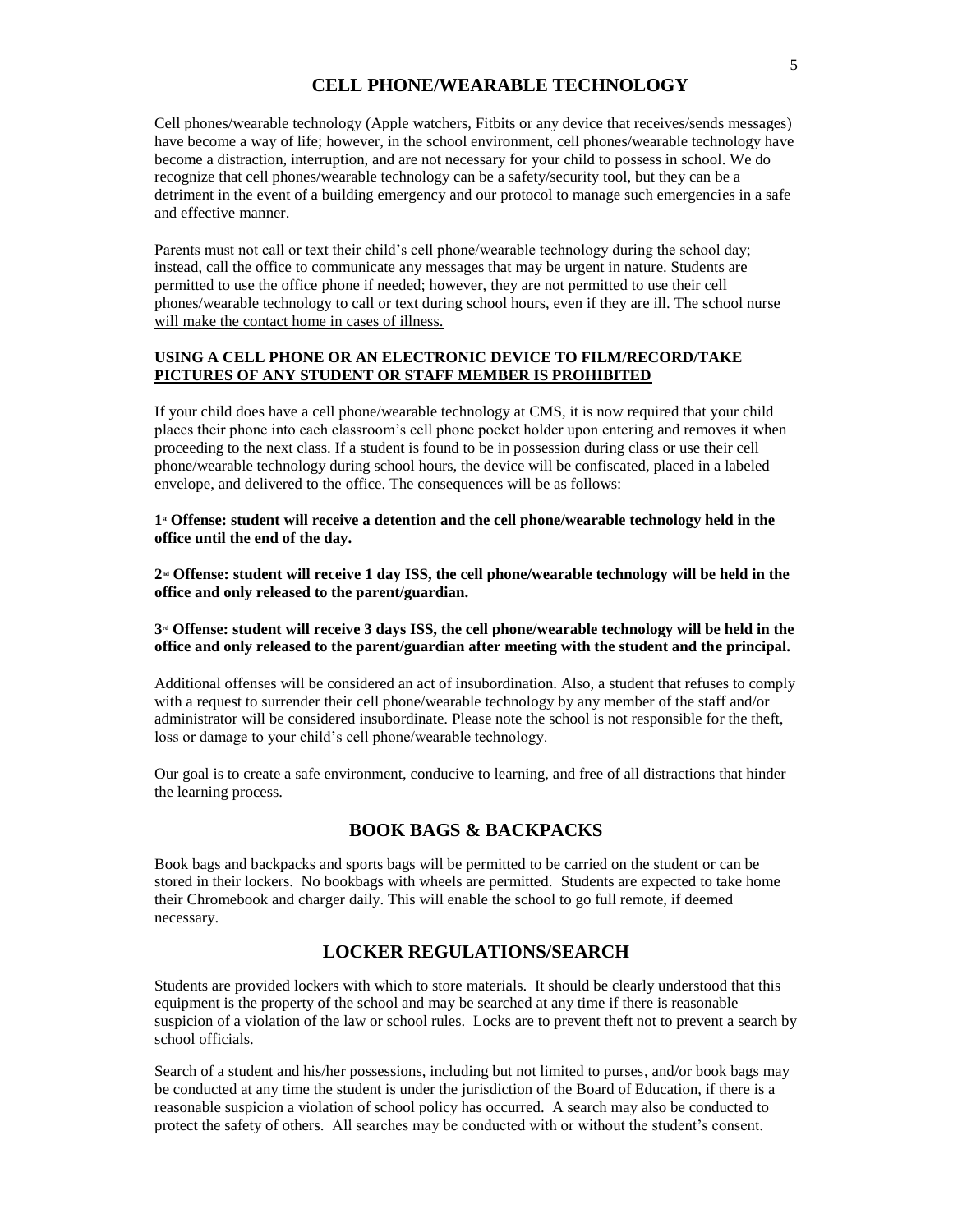Searches will be based upon reasonable suspicion. In determining whether there is reasonable suspicion, the following factors will be taken into consideration, but not limited to the age, history and school record of the student; the prevalence and seriousness of the problem(s); the need to avoid delay; and the reliability of the information on which suspicion is based.

## **NO WALKERS OR RIDERS**

CMS students are not permitted to walk or ride bicycles (or other forms of transportation that isn't a bus or vehicle) to or from school, including extracurricular activities and events.

## **BUS RULES**

Bus transportation is a privilege. The bus driver is in complete charge of bus operation and conduct on the bus. Failure to comply with bus rules and regulations will be sufficient reason for denying transportation. The Student Discipline Code applies to conduct on the school buses at all times. Students must be on time at the designated bus stop. The student should cross in front of the bus ONLY! Students are not permitted to change bus route throughout year.

## **SCHOOL BUS SAFE-RIDING RULES STATE LAW 3301-83-08**

## **A. BEFORE BOARDING THE BUS**

- 1. Be at bus stop 5 minutes before bus is scheduled to arrive.
- 2. Wait in a location clear of traffic about 10ft. from where the bus stops.
- 3. When necessary, cross in FRONT of the bus (see section C below)
- 4. Get on promptly when the bus arrives.
- 5. Take your seat immediately. Keep isles clear and stay in your seat until you arrive at school.

### **B. CONDUCT**

- 1. Remember! The bus driver is in complete charge of the bus operation and student conduct. Obey the driver promptly and respectfully.
- 2. All school rules are in effect on the bus.
- 3. Must sit and remain in assigned seat at all times.
- 4. Do not use inappropriate or profane language.
- 5. No food, beverage, candy, gum on the bus except as required for medical reasons.
- 6. Scissors, and other sharp items brought to school for instructional purposes, should be enclosed in a protective case.
- 7. Conversation in a normal tone is permitted.
- 8. Do not use tobacco, alcohol or drugs (except self-carry prescription medications) in your possession on the bus.
- 9. Do not throw or pass objects on, from, or into the bus.
- 10. Carry on the bus only objects that can be held on your lap.
- 11. Don't put head, hands, bundles, etc. out of the window.
- 12. Stop talking at railroad crossings.
- 13. Students must have permission before opening the windows. Do not lean on the windows.
- 14. Students must leave or board the bus at locations to which they have been assigned unless they have parental and administrative authorization.
- 15. Do not write on or vandalize the bus.
- 16. No hitting, horseplay, or bothering others.
- 17. Electronic devices are subject to the Acceptable Use Policy (AUP).

## **C. HOW TO CROSS THE ROAD SAFELY**

- 1. Get off promptly when the bus stops.
- 2. Walk ten steps ahead of the bus along the edge of the road and watch for driver's hand signal. Don't cross in the driver's blind spot. Walk in front of the bus only.
- 3. Stop at center of road in front of bus, look, check traffic, and proceed across the street with extreme caution.
- 4. Walk quickly across but do not run.
- 5. Get off the road as soon as possible and do not stop at the mailbox.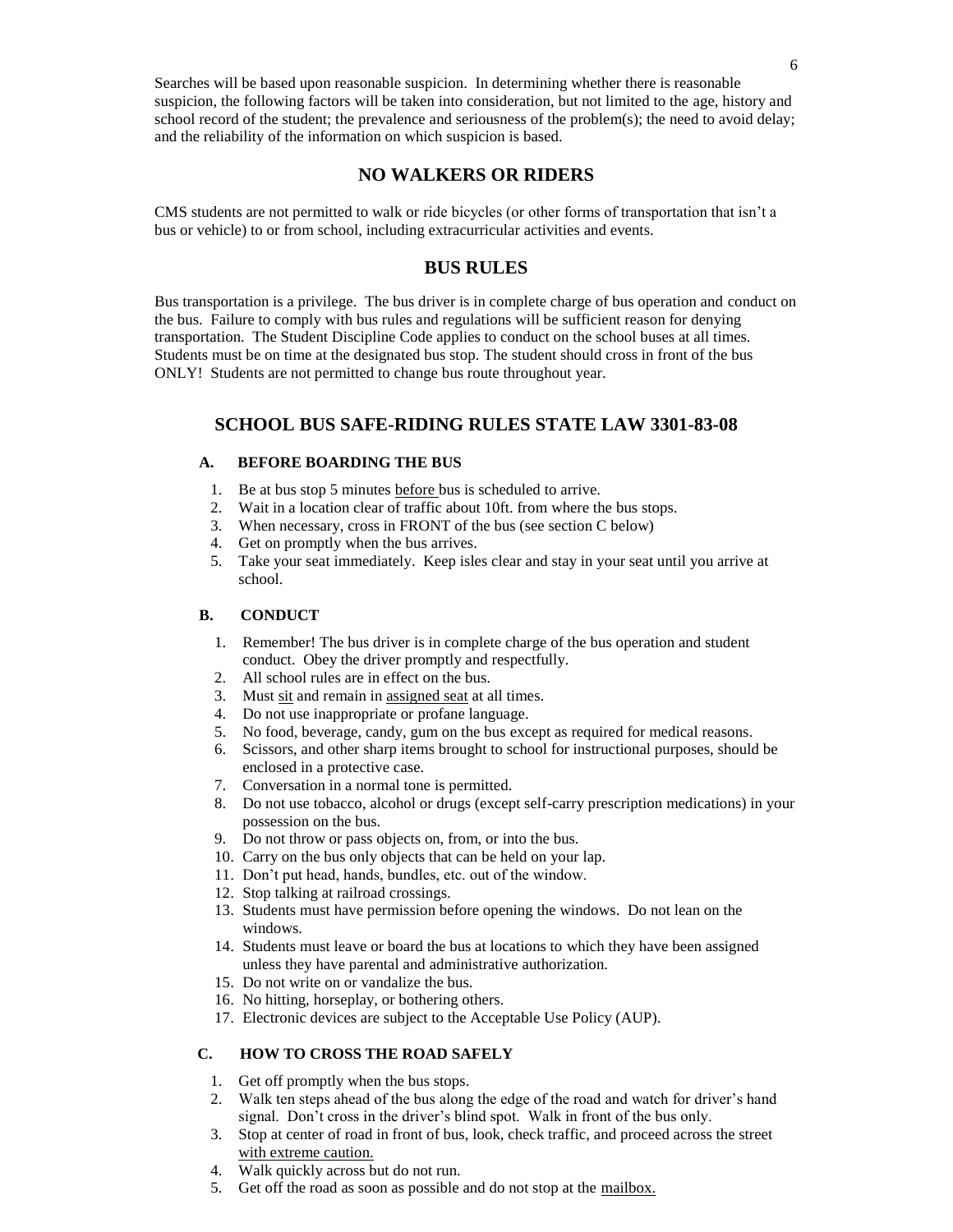## **D. WHAT TO DO IN AN EMERGENCY**

- 1. Remain calm.
- 2 Stay in your seat until the driver tells you what to do.

## **FIRE, TORNADO, LOCKDOWN AND INTRUDER DRILLS**

All drills will be held periodically and must be carried out in an orderly fashion and with all seriousness. Detailed information regarding the proper exit is available in each classroom.

# **EVACUATION DRILL**

Students are evacuated from CMS to the high school and are not permitted to re-enter the building until safety forces have approved re-admittance.

## **BEFORE AND AFTER SCHOOL**

- 1. No students are permitted in the building before 7:40am unless given permission.
- 2. After arriving on school grounds, students are not to leave unless permission is granted from the office.
- 3. No student shall be in the building after dismissal time unless requested by a teacher or participating in a supervised activity unless accompanied by an adult to gather homework and books.

# **VISITORS DURING SCHOOL HOURS**

No one other than students, teachers, and employees of the Champion Board of Education is permitted in the school building without first securing a visitor's pass from the office. Visitors of students are prohibited and will not be permitted to attend classes or visit during the school day.

# **DRESS CODE**

Champion Middle School encourages all students to be able to dress comfortably for school without fear of or disruption to their learning process.

Students are expected to wear clean, untorn clothing that fits properly. Clothing must be worn according to the purpose for which it was designed. Any type of dress or grooming that distracts from the educational process or causes concern for the health and/or safety of the students will be considered improper. Dress Code violators will be asked to change by calling parents. Any questions concerning interpretation of the school code can be clarified by referring to the list below. Champion Middle School Administration will have the final say on dress code violations.

- 1. Outerwear (such as large, cold weather coats) is not to be worn during the school day.
- 2. Hats, hoods, bandannas, or other head coverings are not to be worn in the building except as a religious observance.
- 3. Bare midriffs, low-cut necklines, and sheer or see-through tops are not permitted. Students must have their abdomens, waists and hips completely covered while in school. Sleeveless tops may be worn, providing they have straps that are a minimum of 2 inches wide.
- 4. Clothing depicting pictures or slogans, which are suggestive (double meaning), obscene, or promote and/or advertise tobacco, alcohol, and/or other drugs, violence, symbols that denote gang activity or gang membership, including swastikas, KKK, or other like symbols, horror, sex and/or death are not to be worn.
- 5. Clothing that exposes undergarments/underwear is not permitted.
- 6. All garment bottoms must be mid-thigh or longer
- 7. Safe and hygienic footwear must be worn at all times. Slippers or bare feet are unacceptable.
- 8. Beachwear and sleepwear are unacceptable.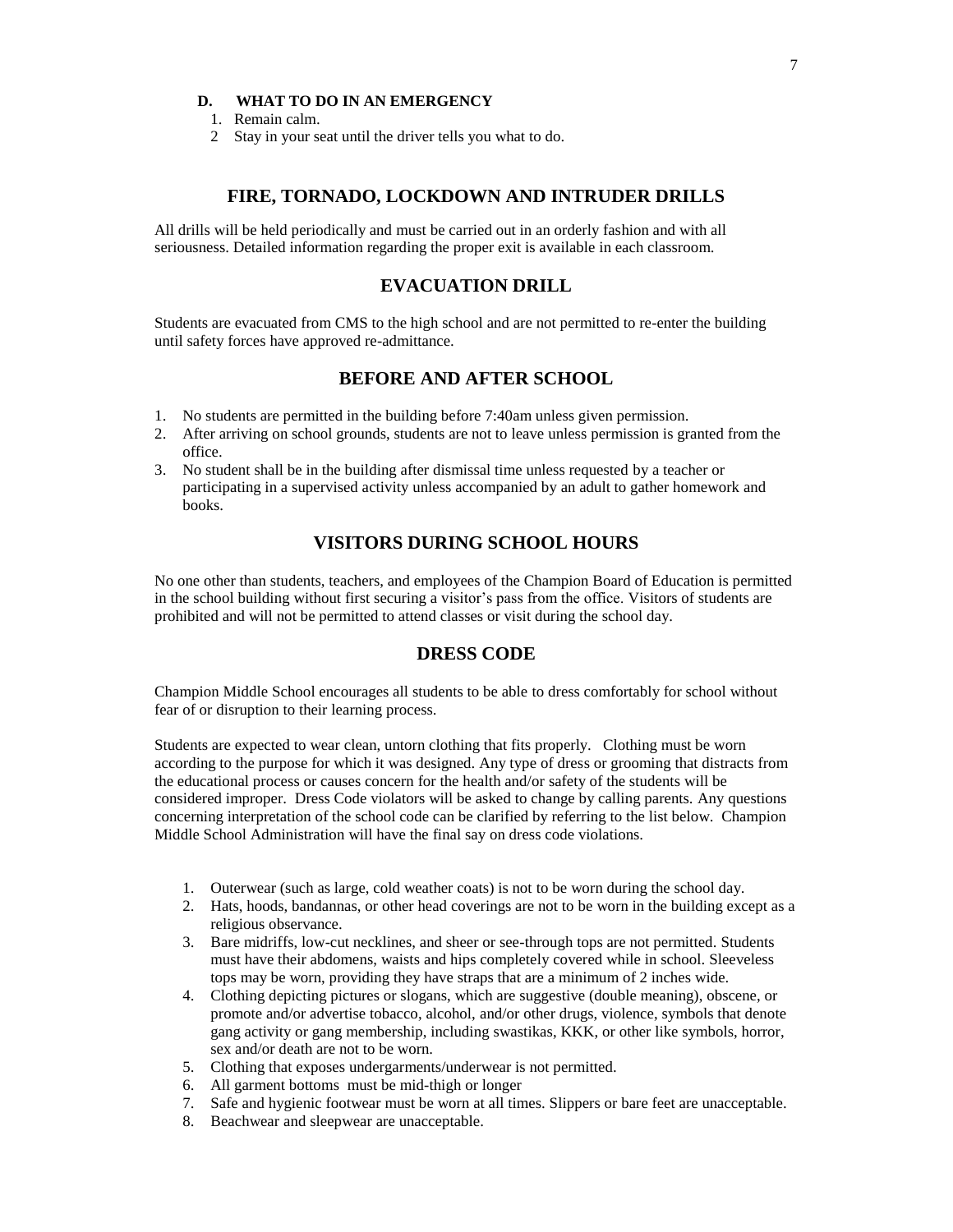# **LOST AND FOUND**

Lost objects found on the grounds or in the building are to be brought to the CMS rack in the cafeteria. The school cannot be responsible for any lost and stolen articles. At the end of each quarter, all unclaimed items are donated to a charitable organization. Please label all belongings.

## **STUDENT DISCIPLINARY ACTION**

The following shall be sufficient grounds for the school administration and/or the Champion Board of Education to initiate disciplinary action against any student or students who are found to be in violation of any item or items in the policy:

**SCOPE OF JURISDICTION:** Champion Middle School's Code of Conduct is in effect while students are under the authority of school personnel or involved in any school activity. This includes but is not limited to, school buses and property under the control of school authorities, and while at interscholastic competitions, extracurricular events, or other school activities or programs. In addition, this Code of Conduct includes: 1. Misconduct by a student that occurs off school district property but is connected to activities or incidents that have occurred on school district property. 2. Misconduct by a student that regardless of where it occurs is directed at a district official or employee or the property of an official or employee.

**FAILURE TO FOLLOW REGULATIONS OF THE SCHOOL** that have been adopted by the Champion Board of Education and/or enacted by the school administration by the authority delegated to it by the Ohio Revised Code.

**CONDUCT** which shall violate federal, state, or local laws. Such violations shall be cause for disciplinary action when committed while under the jurisdiction of the Champion Board of Education, or such a manner that the violation involves or is directed toward any student or employee of the Champion School District or any member of the Champion Board of Education.

### **POINTS TO KEEP IN MIND WITH REGARD TO MISCONDUCT**

- 1. Every attempt shall be made to be as fair as possible as well as firm as possible.
- 2. Proper behavior is one of the most important lessons that we must learn.
- 3. You may have the right to decide not to learn in a democracy, however, you have **no** right to interfere with the education of others in any way.
- 4. The administration and teachers do not punish students when they show improper conduct. They only take corrective action hoping that it will not happen again.
- 5. Please note that this Champion Local Board adopted policy that is in compliance with the Ohio Law 3313.661 (Conduct Code).
- 6. Rules and regulations defining every type of pupil behavior are neither practical nor possible. Students at Champion Schools are expected to behave and obey school rules, regulations, and procedures and to practice good citizenship at all times. The violations involve corrective action for one school year at a time.
- 7. The violations involve corrective action for one school year at a time.
- 8. Parents are to be notified, whenever possible, for serious or repetitive infractions.

# **DETENTION**

- 1. Before school detention will be held two days each week from 7:00am to 7:40am. Parents are responsible for dropping off students.
- 2. Referral forms will be sent to the parent or guardian.
- 3. Students will be given at least 24 hour notice before they have to start serving detention.
- 4. When a student misses detention without prior notice to the office, that student will be assigned two (2) detentions.
- 5. Students will be provided with a Character Education activity for completion during detention.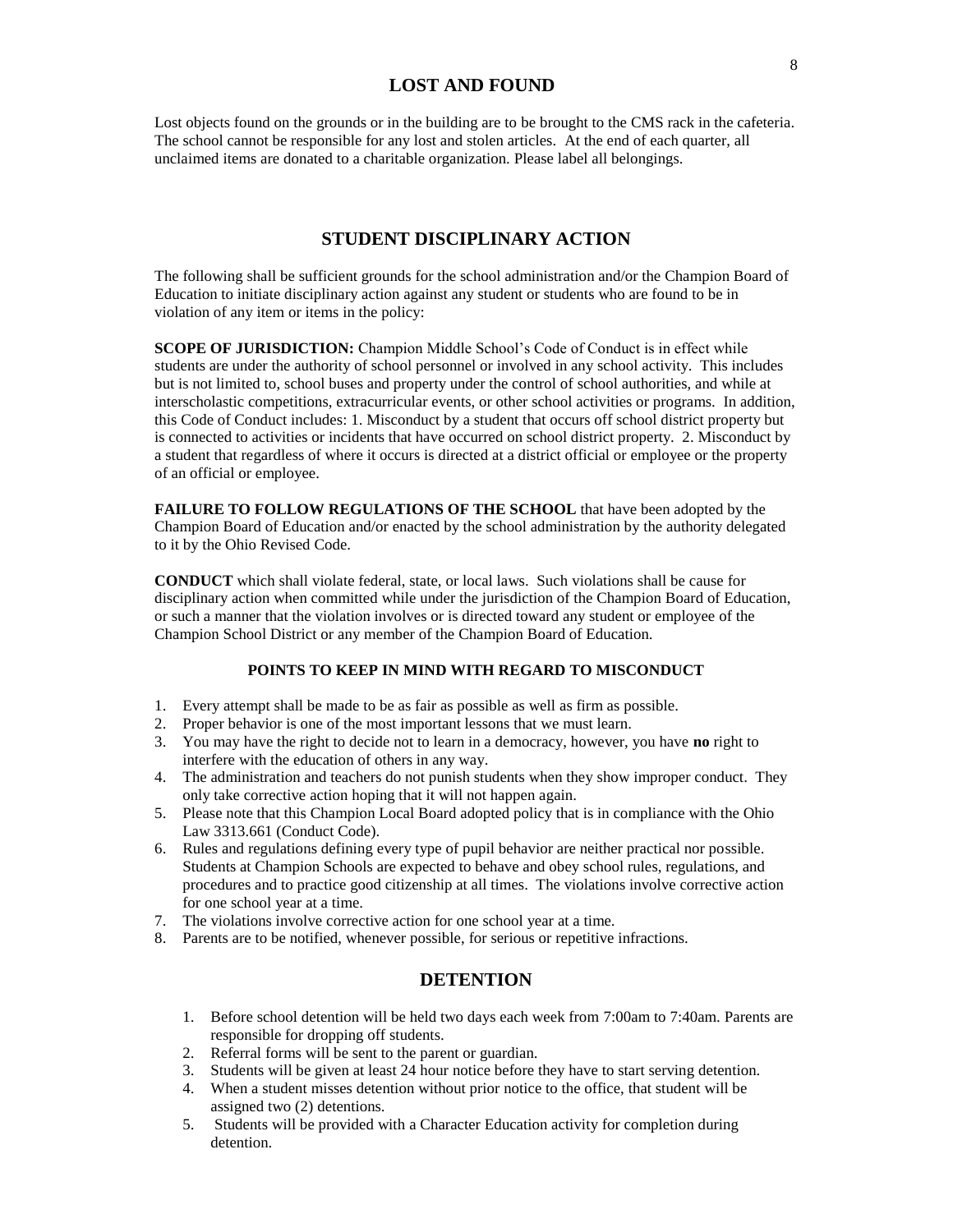## **SATURDAY SCHOOL**

- 1. Saturday School is held at the middle school on alternate Saturdays from 7:30am -11:30am.
- 2. Students should bring with them enough work for two hours. Students will be provided with Character Education lessons for approximately two hours.
- 3. Students who fail to attend an assigned Saturday School without a valid excuse will be assigned additional Saturday Schools and/or may be suspended.
- 4. If school was cancelled the day before, Saturday School is also cancelled.

# **IN-SCHOOL SUSPENSION (ISS)**

Students are supervised by school personnel, given an assignment by the administration and given work by their classroom teachers to be completed during this time. All work must be returned to their teachers the following day.During this in-school suspension, students are not counted absent from school and are given credit for the tasks, homework and class assignments, which are completed.

## **STANDARD PROCEDURES/RULES & REGULATIONS (ISS)**

- 1. Parents will be notified by the administration anytime a student is suspended.
- 2. The school counselor will meet with each student who is suspended.
- 3. Students are to report directly to the office upon arrival
- 4. All schoolwork completed while in suspension is to be given to their classroom teachers the following day when completed.
- 5. Students are not permitted any electronic devices or cell phones without permission.
- 6. Students who refuse to serve ISS will be assigned OSS.
- 7. The Ohio Revised Code, as per 3313.66, does not require due process procedures or an appeal process for in-school suspension.

# **OUT-OF-SCHOOL SUSPENSION (OSS)**

Students that are assigned out-of-school suspension are not permitted on school grounds and are not permitted to attend or participate in extracurricular activities during the period of suspension. The attendance policy is in effect for out-of-school suspensions. Parents may appeal an out -of-school suspension.

### **STUDENT DUE PROCESS FOR OUT OF SCHOOL SUSPENSION:**

- 1. The student will be informed on their referral of the potential suspension and the reasons for the proposed action.
- 2. The student will be provided an opportunity for an informal meeting to discuss the reasons for the intended OSS suspension and explain her/her actions.
- 3. An attempt will be made to notify parents/guardians by telephone if OSS suspension is issued.

*Appeal to the Superintendent*: If a student's parents or guardians choose to appeal the OSS suspension, they must do so within ten (10) days of receipt of the notice of suspension from the principal.

# **POSSESSION OF DANGEROUS WEAPON-EXPULSION**

Students are prohibited from bringing a firearm or knife on school property, in a school vehicle to any school sponsored activity, extracurricular event, or interscholastic competition, also from possessing a firearm or knife at a school or on any other property owned or controlled by the board whether the firearm or knife was initially brought onto school board property by another person. If a student brings a firearm or knife on school property, or possesses a firearm or knife brought on school property by another person, in a school vehicle or to any school sponsored activity, the superintendent shall expel the student from school for a period of one calendar year and notify the appropriate criminal justice or juvenile delinquency authorities. Any such expulsion shall extend, as necessary, into the school year following the school year in which the incident occurred. The superintendent may reduce this requirement on a case-by-case basis in accordance with state law and the following reasons: (1) an incident involving a disabled student and the incident is a manifestation of the student's disability, (2) the age of the student and its relevance to the punishment, (3) the prior disciplinary history of the student, and (4) the intent of the perpetrator.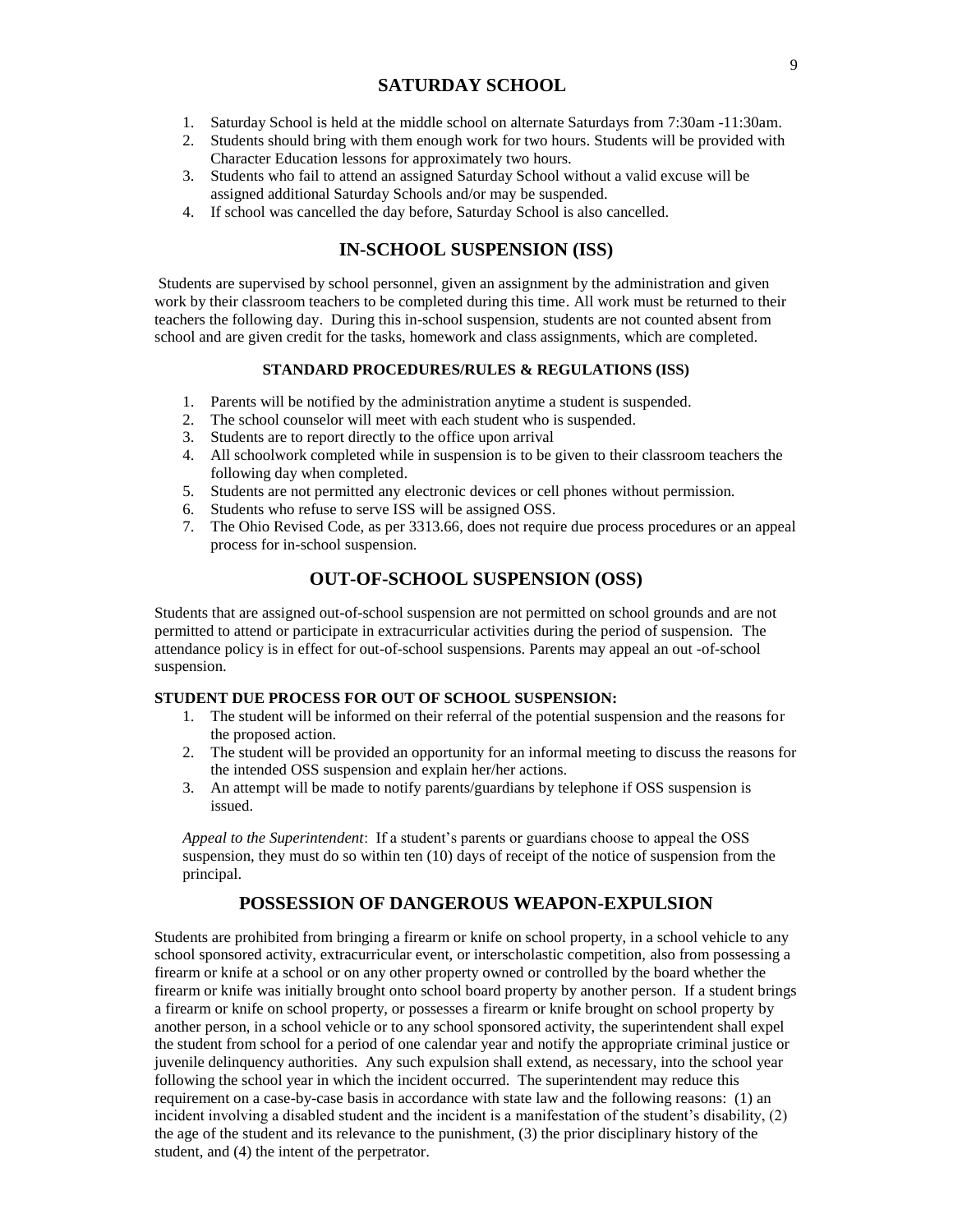The definition of a firearm shall include any weapon (including a starter gun) which will or is designed to, or may readily be converted to, expel a projectile by the action of an explosive; the frame or receiver of any such weapon; any firearm muffler or firearm silencer; or any destructive device (as defined in 18 U.S.C.A. sections 921-924), which includes, but is not limited to, any explosive, incendiary, or poisonous gas, bomb, grenade, or rocket having propellant charge of more than four ounces, missile having an explosive or incendiary charge of more than one-quarter ounce, mine or device similar to any of the devices described above. The definition of a knife includes, but is not limited to, a cutting instrument consisting of a blade fastened to a handle.

Students who have been expelled for possession of a dangerous weapon may not be provided educational services in an alternative setting earn high school credit or post-secondary credit. Students will be expelled regardless if they withdraw from the school.

# **EMERGENCY REMOVAL**

If a student's presence poses a continuing danger to persons or property or an ongoing threat of disrupting the academic process, the superintendent, principal, assistant principal, or personnel employed to direct, supervise, or coach a student activity program may remove the student from the premises.

# **UNAUTHORIZED YOUTH ORGANIZATIONS THREAT GROUP/GANG RELATED ACTIVITY**

Because the presence of threat groups and threat group related activities can cause a substantial disruption or material interference with the learning process and other school activities by arousing fear, alarm, resentment, anger, hostility or violence, thereby creating an intimidating, threatening or distracting school environment and;

Because the presence of threat groups and threat group related activities in the schools and at school sponsored activities has a substantial impact on the Board's ability to provide for the safety and welfare of students, staff and visitors and;

Because existing policies prohibit students from engaging in conduct or speech which is disruptive, intimidating or threatening and;

Because the Champion Board of Education has determined that more detailed policies are necessary to clarify that disruptive activities on the part of any student, including threat group members, will not be tolerated, the Board of Education hereby acts to prohibit disruptive, threatening and intimidating gang related conduct as follows:

## Definitions:

A threat group is defined as a group of individuals who share a unique name and identifiable marks or symbols claim a territory or turf, associated on a regular basis, violate school rules and engage in criminal or antisocial behavior.

A "school sponsored activity" includes any activity in which the Board may be legally liable for the safety and welfare of those participating or attending including, but not limited to, athletic events, school social events, theater productions, vocal and instrumental competitions and any other interscholastic competitions, club meetings, club activities field trips and any other event sponsored, approved, organized or paid for, in whole or in part, by the Champion Local Schools whether on Board owned property or not.

#### Prohibited Activity:

- 1. No student on or about school property or at any school sponsored activity shall wear, possess, use, distribute, display or sell any clothing, medallions or other jewelry, emblem, badge, patch, symbol, insignia sign, tattoo (whether permanent or temporary), scar or mark, haircut or other things which identify a threat group or which are evidence of membership or affiliation in any threat group or which otherwise disrupts the academic process.
- 2. No student on or about school property or at any school-sponsored activity shall engage in conduct or use any speech, whether verbal or nonverbal (gestures, hand signals, handshakes,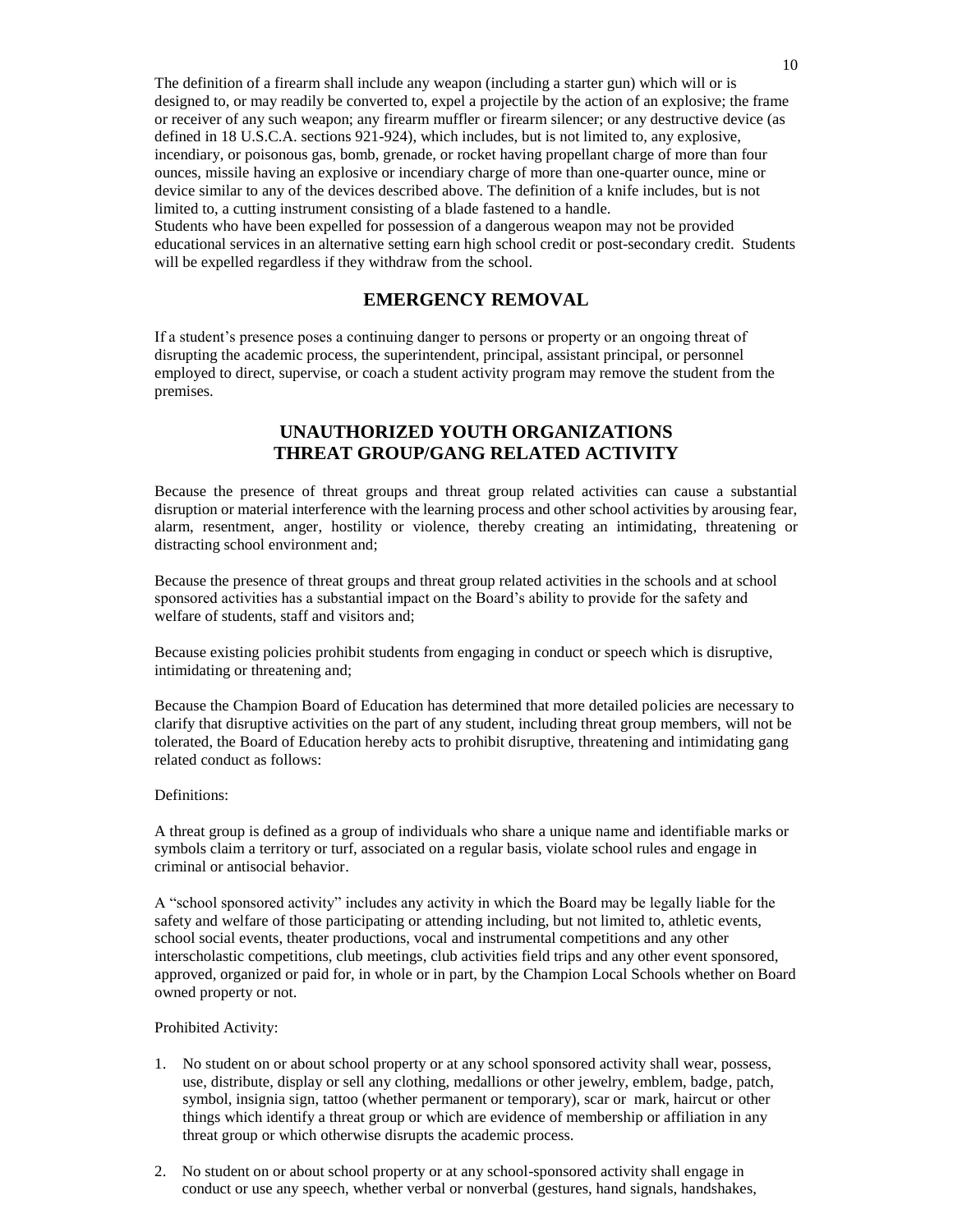etc.), showing membership or affiliation in a threat group when such conduct or speech is intended or cause disruption or when no one knows or has reason to know that such conduct or speech arouses fear, alarm, resentment, anger, hostility or violence.

- 4. No student on or about school property or at any school-sponsored activity shall use any speech or commit any act (including the use of e-mail) or omission which is disruptive, intimidating or threatening or which tends to arouse fear, alarm, resentment, anger, hostility or violence including, but not limited to, the following threat group-related activity:
	- a. soliciting or recruiting others for membership in any threat group or soliciting others for participation in threat group activities
	- b. requesting any person to pay for protection or intimidating or threatening any person
	- c. assaulting any student or school employee or visitor (whether during school or school sponsored activity or on the way to or from school or school sponsored activity) or inciting others to act with physical violence
	- d. distributing or copying any threat group related material on school property or at school sponsored activities
	- e. marching, congregating, massing together with the intent to disrupt or intimidate or when one has reason to believe that such conduct will arouse fear, alarm, resentment, anger, hostility or violence. Such meetings or congregations are contrary to the purposes of the educational institution and will be considered trespassing. Trespassers will be prosecuted
	- f. placing any threat group related graffiti on the school or school property or on the property of others during school sponsored activities
	- g. committing any other illegal act or other violation of school district policies

Students who violate any of the provisions of the section of the policy will be subject to the appropriate disciplinary action up to and including suspension and /or expulsion. Furthermore, students will be prosecuted to the fullest extent of the law or any criminal conduct including, but not limited to, any trespassing, vandalism or assault in violation of this section.

## **LEGAL REFS: ORC 3313.20; 3313.66; 3313.661**

Adoption date: 06/18/01

## **Ohio Revised Code 3313.666 District Policy prohibiting harassment**

(A) As used in this section, "harassment, intimidation, or bullying" means either of the following:

- 1. Any intentional written, verbal, or physical act that a student has exhibited toward another particular student more than once and the behavior both:
	- a. Causes mental or physical harm to the other student;
	- b. Is sufficiently severe, persistent, or pervasive that it creates an intimidating, threatening, or abusive educational environment for the other student.
- 2. Violence within a dating relationship.

(B) The board of education of each city, local, exempted village and joint vocational school district shall establish a policy prohibiting harassment, intimidation, or bullying. The policy shall be developed in consultation with parents, school employees, school volunteers, students and community members. The policy shall include the following:

1. A statement prohibiting harassment, intimidation, or bullying of any student on school property or at school-sponsored events;

2. A definition of harassment, intimidation or bullying that shall include the definition in division (a) of this section;

3. A procedure for reporting prohibited incidents;

4. A requirement that school personnel report prohibited incidents of which they are aware to the school principal or other administrator designated by the principal;

5. A requirement that parents or guardians of any student involved in a prohibited incident be notified and to the extent permitted by section 3319.321 of the Revised Code and the "Family Educational Rights and Privacy Act of 1974," 88 Stat. 571, 20 U.S.C. 1232q as amended, have access to any written reports pertaining to the prohibited incident;

6. A procedure for documenting any prohibited incident that is reported;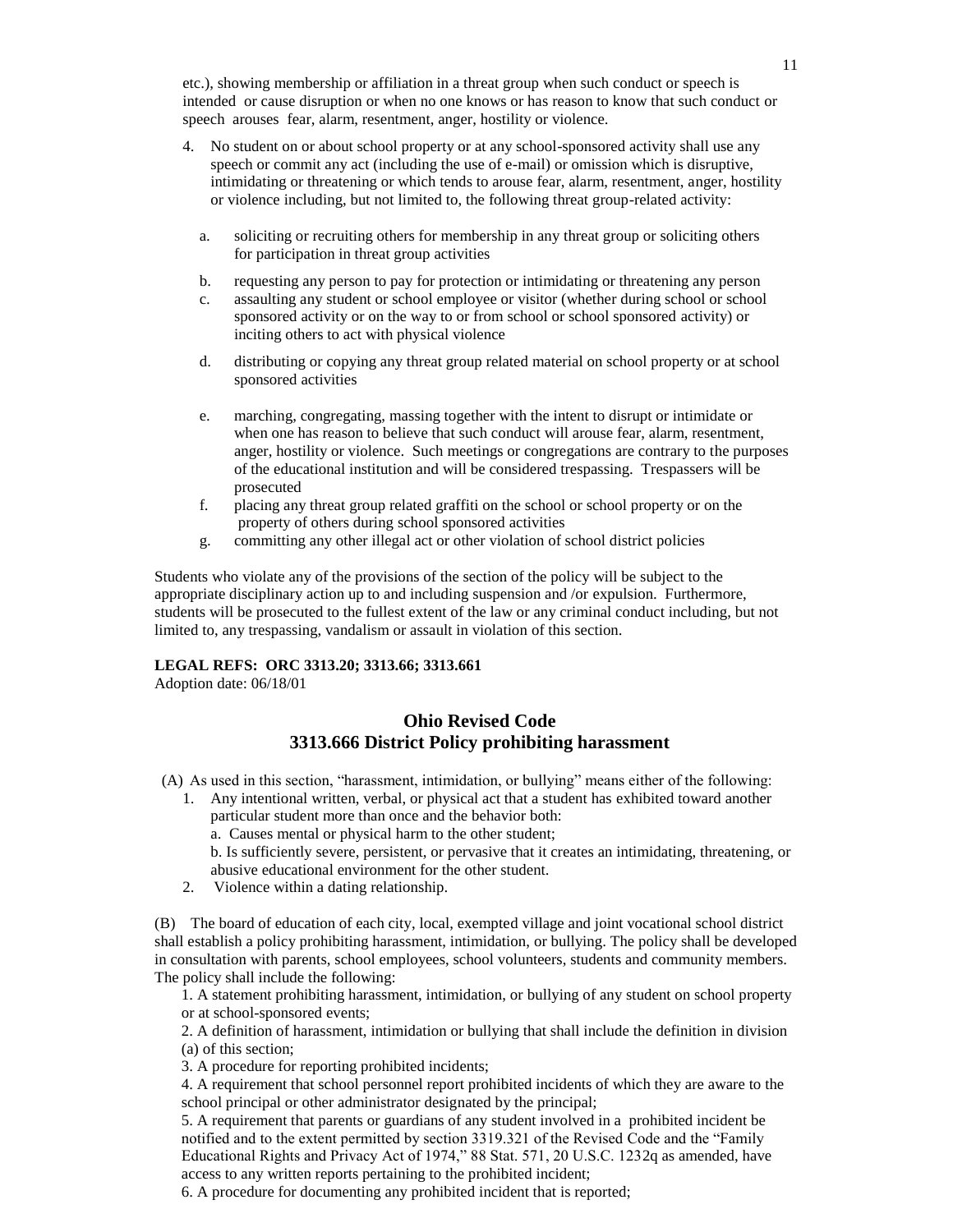7. A procedure for responding to and investigating any reported incident;

8. A strategy for protecting a victim from additional harassment, intimidation, or bullying and from retaliation following a report;

9. A disciplinary procedure for any student guilty of harassment, intimidation or bullying, which shall not infringe on any student's rights under the first amendment to the Constitution of the United States;

10. A requirement that the district administration semi-annually provide the president of the district board a written summary of all reported incidents and post the summary on its web site, if the district has a web site, to the extent permitted by section 3319.321 of the Revised Code and the "Family Educational Rights and Privacy Act of 1974," 88 Stat. 571, 20 U.S.C. 1232q as amended.

(C) Each board's policy shall appear in any student handbooks, and in any of the publications that set forth the comprehensive rules, procedures and standards of conduct for schools and students in the district. Information regarding the policy shall be incorporated into employee training materials.

(D) A school district employee, student or volunteer shall be individually immune from liability in a civil action for damages arising from reporting an incident in accordance with a policy adopted pursuant to this section if that person reports an incident of harassment, intimidation, or bullying promptly in good faith and in compliance with the procedures as specified in the policy.

# **EQUAL EDUCATION OPPORTUNITY/PROHIBITION AGAINST DISCRIMINATION**

This district provides an equal educational opportunity for all students. The Champion Local School District is committed to having an environment free from discrimination including harassment, intimidation or bullying on the basis of race, color, national origin, sex (including sexual orientation and transgender identity), disability, age, religion, ancestry or genetic information. The district prohibits harassment, intimidation or bullying in the school environment, including all academic, extracurricular and school-sponsored activities. A student who violates this prohibition will be subject to the potential penalties set forth in the Code of Conduct Discipline section of this handbook.

Furthermore, Champion Local School District complies with federal laws that prohibit discrimination in programs and activities receiving federal assistance. Title VI of the Civil Rights Act of 1964 prohibits discrimination on the basis of race, color or national origin. The American's with Disabilities Act (A.D.A.) and Section 504 of the Rehabilitation Act of 1973 prohibits discrimination on the basis of handicap. Title IX of the Education Amendments of 1972 prohibits discrimination on the basis of sex. The Age Discrimination Act of 1975 prohibits discrimination on the basis of age. Champion Local Schools also complies with the Family Education Rights and Privacy Act of 1994 and grants parents/guardians the right to examine children's official school records. Inquiries regarding unlawful discrimination may be directed to the principal of the building.

# **\*These policies and procedures in the Champion Middle School Handbook are subject to change at the discretion of the Champion Local School District**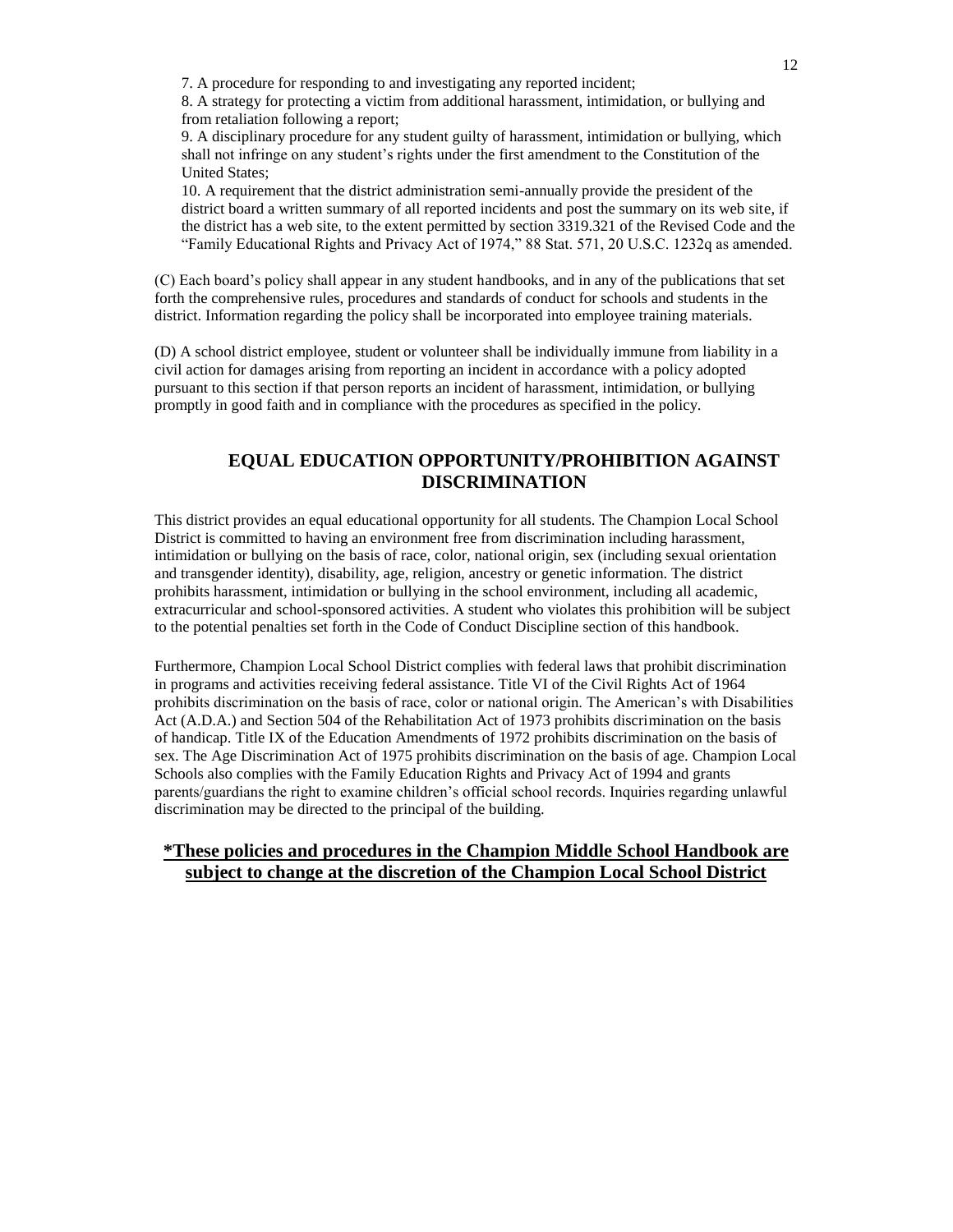## **CHAMPION SCHOOLS TECHNOLOGY ACCEPTABLE USE POLICY**

Internet/Online Services/School District Computer Network

Technology misuse extends to the home while using a Champion Local approved device. Students are subject to the Acceptable Use Policy, as well as the Student Code of Conduct.

Champion Schools in striving to offer our students access to the latest computer technology will offer access to the Internet, including certain online services, and the Champion Schools local computer network. Telecommunications, electronic information sources, and networked services significantly alter the information landscape for schools by opening classrooms to a broader array of resources including those from file servers throughout the world. The district's goal is to educate users by providing them with the understanding and skills needed to use the Internet in ways appropriate to their education and information needs. Staff will make every effort to guide and supervise students in an appropriate selection and use of electronic resources. Making the Internet available to students carries with it the potential that some students might encounter information identified as controversial or potentially harmful. Because the Internet is globally accessible and changes daily, it is not always possible to predict what students may encounter in some areas of the Internet. It is possible that your child may find material on the Internet that you consider objectionable. There may be additional kinds of material on the Internet that are not in accord with your family values. We would like to encourage you to use this as an opportunity to have a discussion with your child about your family values and your expectations about how these values should guide your child's activities while they are on the Internet.

On the whole, Champion Schools believe that the tremendous value of the Internet as an educational resource far outweighs the potential risks. Almost all of these risks can be avoided by simply using common sense. However, because of the legitimate concerns, which parents may have, access to computer networks at school should be on a permission basis only. Students without a signed Acceptable Use Policy (AUP) on file will not be permitted to use a computer in the school for any reason. They will be expected to complete an alternate assignment.

#### **1. Acceptable Uses; Limitations**

Computer networks shall be used solely for academic purposes or other purposes that support the educational mission of the Champion School District. Computer networks may NOT be used for illegal activities, transmitting or receiving sexually-oriented materials, commercial activity, political activity, personal use, entertainment, accessing unauthorized computers, promoting any illegal activity, or promoting the use of drugs, alcohol, or tobacco.

The School District reserves the right to determine what constitutes acceptable use and to limit computer access to such users. The School District also reserves the right to limit the time of access and to establish priorities among competing acceptable uses.

#### **2. Security and Safety**

The Internet and other computer networks may contain information and images that are obscene, offensive, false, fraudulent, or illegal. Other persons using a computer network may also be attempting to exploit children and other users. For these reasons, users

- should not reveal real names, addresses, phone numbers, or other personally identifiable information about themselves or others without the express permission of a supervising teacher
- should not participate in any real-time communications (such as "chat rooms") without the express permission of a supervising teacher
- should not agree to meet any person contacted through a computer network without parental permission
- shall inform his/her teacher of any sexually oriented messages or unsolicited requests for personal information about a student
- should exit immediately from any site containing sexually explicit material or other material deemed inappropriate under this policy and report the incident to a supervising adult.

#### **3. Responsibilities of Users**

It shall be the responsibility of the user

- to use the network only for appropriate academic purposes
- to protect their passwords and account numbers and not allow other persons to use their passwords and/or account numbers for any reason
- to immediately notify a teacher or administrator of computer or network malfunctions
- to reimburse the School District for any damages or loss incurred as a result of inappropriate use
- to be a courteous computer user by avoiding the use of language which is obscene, vulgar, abusive, or disrespectful
- to NOT make deliberate attempts to disrupt the computer system and/or network system or destroy data by spreading computer viruses or by any other means.
- to NOT attempt to gain unauthorized access to a computer system and/or network system or go beyond your authorized access. This includes attempting to log in through another person's account or access another person's files, even if only for the purpose of "browsing".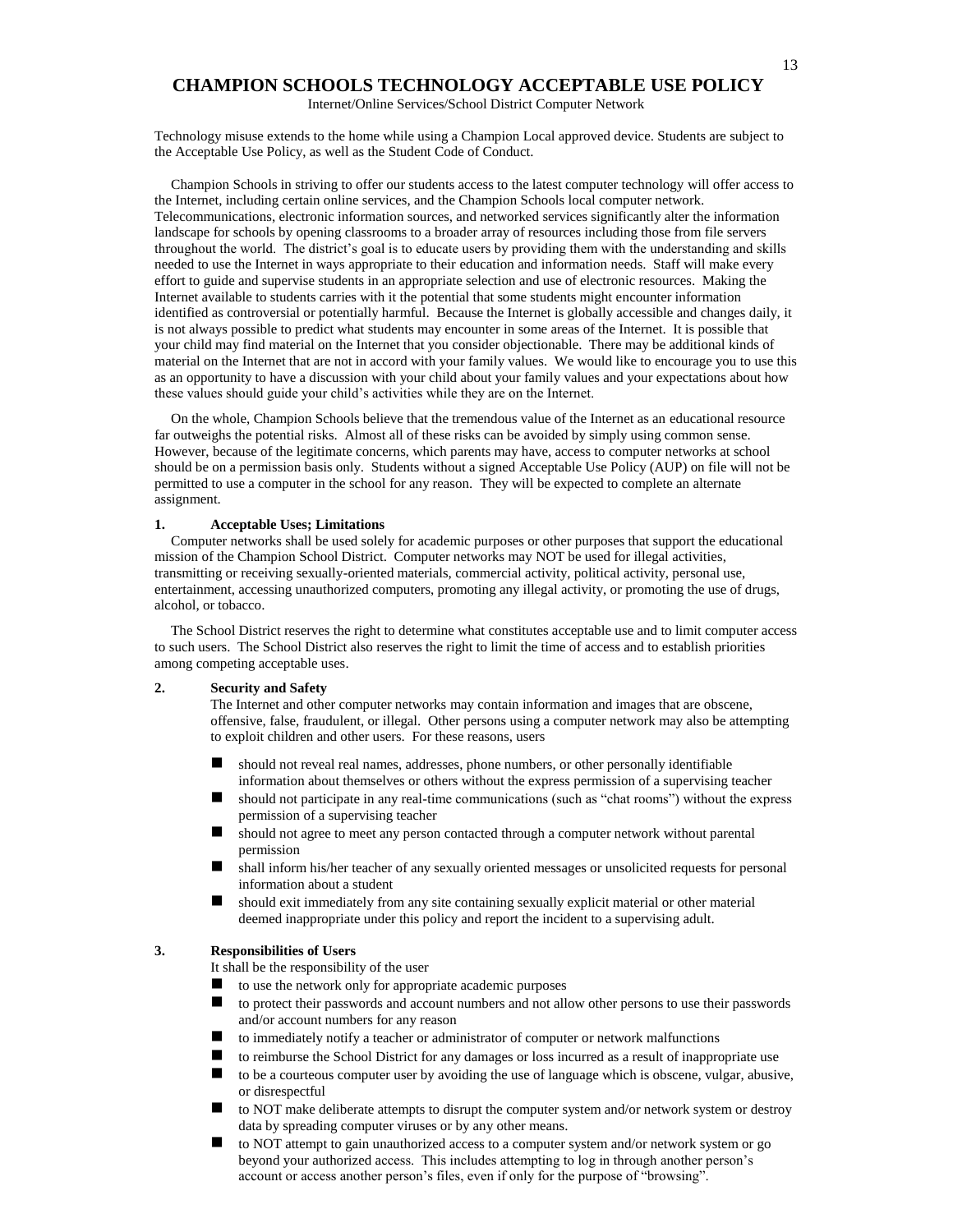#### **4. General Prohibitions**

Computer network users

- may not violate any copyright laws
- may not engage in the unauthorized copying of files, programs, or other software
- may not engage in any form of plagiarism
- $\blacksquare$  may not write to any directory other than their own without permission of the supervising teacher
- may not delete or modify any system files
- may not engage in any interference/sabotage/vandalism of others' computers or software
- may join mail lists only with permission of teacher
- may not post information of any sorts without permission of teacher
- may not read or send email from a personal account
- may not intentionally waste computer resources
- may not load or copy any software or other programs to or from the district's equipment.

#### **5. Loss of Privileges**

Computer network access is a privilege and not a right. Any person who engages in an inappropriate use or violates any other provision of this policy may have his/her access privileges suspended or revoked without notice. Violations of this policy may also be punishable under the Student Discipline Policy.

#### **6. Right of Access**

The School District will make every effort to respect the privacy of students using computer networks. However, the School District reserves the right to examine any such communications or other computer-based information when reasonably necessary to investigate a suspected violation of school rules or this policy, or where necessary to ensure the security and integrity of the computer network. Routine maintenance and monitoring of the system may lead to discovery that the user has or is violating the AUP, the student disciplinary code, or the law.

#### **7. Disclaimer of Liability**

The School District shall not be responsible for any material encountered on a computer network which may be deemed objectionable to a student or his/her parents, for any inaccurate information disseminated over the network, for any hostile or injurious actions of third parties encountered through a computer network, for any charges incurred by the user of a computer network without prior permission, or for any damage or loss incurred by a user or any subsequent party by the use of files or software obtained over a computer network. Due to the nature of electronic communications, it is also impossible for the School District to guarantee the confidentiality of communication sent and received over any computer network.

#### **8. Creating Web Pages**

This section is specifically for students creating district-related web pages.

All subject matter on Web pages should relate to curriculum, instruction, and school-authorized activities, general information that is appropriate and of interest to others, or it should relate to the school district, or the schools within the district. Therefore, neither staff nor students may publish personal home pages as part of the Champion Local School District Web site, or home pages for other individuals or organizations not directly affiliated with the district. Student work may be published only as it relates to a class project, course or other school-related activity and only with written permission from the student and parent.

- all district AUP provisions will govern material placed on the Web
- Web pages shall not contain the full name, address, or phone number of students. First names or first names and the first letter of the last name may be used where appropriate.
- Web pages shall not display the photographs or videos of any identifiable individual without a signed picture release. Picture releases for students under the age of 18 must be signed by a parent.
- Web pages shall not contain copyrighted or trademarked material belonging to others unless written permission to display such material has been obtained from the owner.
- material placed on the Web site is expected to meet academic standards of proper spelling, grammar, and accuracy of information.
- users should retain a back-up copy of their Web page(s).
- $\blacksquare$  all Web pages on the district's server are property of the school district.
- any use of advertising or sponsorship that appears on a school web site must be approved by the Superintendent or his/her designee.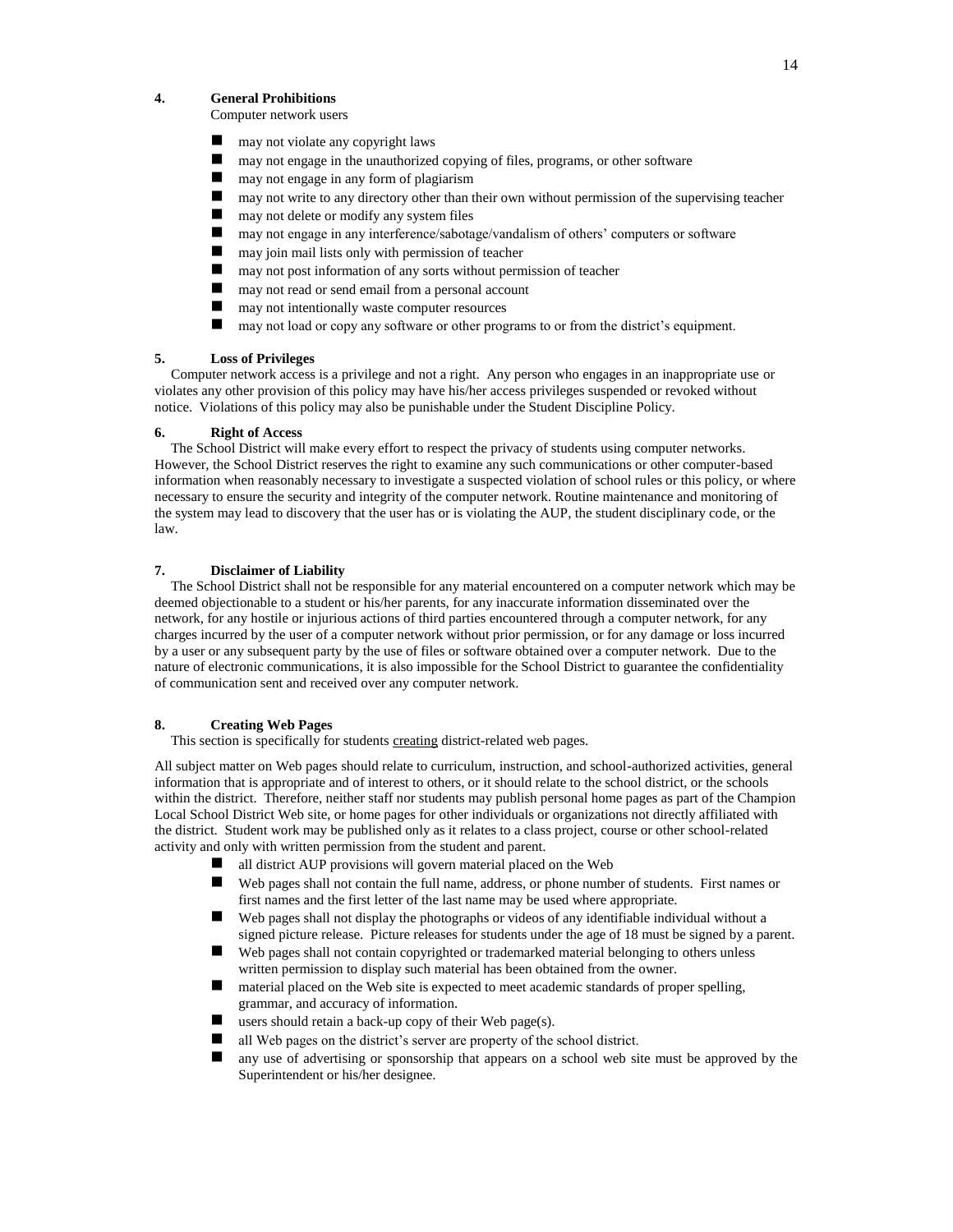|                                                                                                                                                               |                                                                                            |                                                                                                   |                                                                                        | 15                                                                                          |
|---------------------------------------------------------------------------------------------------------------------------------------------------------------|--------------------------------------------------------------------------------------------|---------------------------------------------------------------------------------------------------|----------------------------------------------------------------------------------------|---------------------------------------------------------------------------------------------|
| <b>NATURE OF</b><br><b>MISCONDUCT</b>                                                                                                                         | <b>FIRST OFFENSE</b>                                                                       | <b>SECOND OFFENSE</b>                                                                             | <b>THIRD OFFENSE</b>                                                                   | <b>FOURTH OFFENSE</b>                                                                       |
| AUP: Acceptable Use Policy<br>Not abiding by Champion Middle<br>School AUP                                                                                    | Administrative discretion/Loss of privileges/<br>ISS/OSS                                   | Administrative discretion/<br>Loss of privileges/<br>ISS/OSS                                      | Administrative<br>discretion/ ISS/ OSS<br>with loss of<br>Computer privilege           | Administrative<br>discretion/Computer<br>privilege revoked/ISS<br><b>OSS</b>                |
| Assault or physical attack                                                                                                                                    | Administrative discretion, SS/ISS/OSS<br>possible recommended expulsion/notify police      |                                                                                                   |                                                                                        |                                                                                             |
| Bullying/Cyber bullying<br>Hazing/Harassment                                                                                                                  | Administrative discretion/ISS/OSS                                                          | Administrative discretion/ ISS,<br>OSS, possible expulsion                                        | OSS, possible<br>expulsion                                                             |                                                                                             |
| Bus issues/misconduct                                                                                                                                         | Administrative discretion/possible suspension<br>from bus (Detention, SS, ISS, OSS)        | Administrative discretion/possible<br>suspension/suspension from bus<br>(Detention, SS, ISS, OSS) | Administrative<br>discretion/possible<br>suspension/suspension<br>Detention SS ISS OSS |                                                                                             |
| Cafeteria disruption<br>Example: Throwing food,<br>popping bags                                                                                               | Administrative discretion/SS                                                               | Administrative discretion/1-3 day<br><b>ISS</b>                                                   | Administrative<br>discretion/5 day ISS                                                 | Administrative<br>discretion/1-10 day<br>suspension with possible<br>removal from cafeteria |
| Cell phone: unauthorized use                                                                                                                                  | Administrative discretion/detention/SS<br>Loss of privilege                                | 1-3 day ISS and loss of privilege                                                                 |                                                                                        |                                                                                             |
| Class cutting: unauthorized<br>absence from class or activity                                                                                                 | Administrative discretion/SS                                                               | Administrative discretion/ISS                                                                     | Administrative<br>discretion/3 days ISS                                                |                                                                                             |
| Dishonesty: cheating, plagiarism                                                                                                                              | Administrative discretion                                                                  | Administrative discretion                                                                         | Administrative<br>discretion/failure for<br>nine weeks                                 |                                                                                             |
| Disobedience – persistent<br>Total disregard for school rules                                                                                                 | Administrative discretion/SS/ISS                                                           | 1-5 day ISS                                                                                       | <b>OSS</b>                                                                             |                                                                                             |
| Disruption in classroom,<br>assembly or field trip                                                                                                            | Administrative discretion/ SS/ possible<br>exclusion from future assemblies or field trips | $2nd$ SS/ exclusion from future<br>assemblies or field trips                                      | 1-3 day ISS                                                                            | $1-10$ day ISS                                                                              |
| Disrespect to school personnel                                                                                                                                | Administrative discretion/1-3 day ISS                                                      | 1-5 day ISS                                                                                       | 1-10 day ISS/ possible<br>expulsion                                                    |                                                                                             |
| Dress code                                                                                                                                                    | Administrative discretion/Warning                                                          | Detention/SS                                                                                      |                                                                                        |                                                                                             |
| Drugs: distribution or sale of<br>narcotics, including "look a<br>likes" or counterfeit controlled<br>substances or marijuana or over<br>the counter medicine | 10 days OSS with recommended expulsion<br>Notify legal authorities                         |                                                                                                   |                                                                                        |                                                                                             |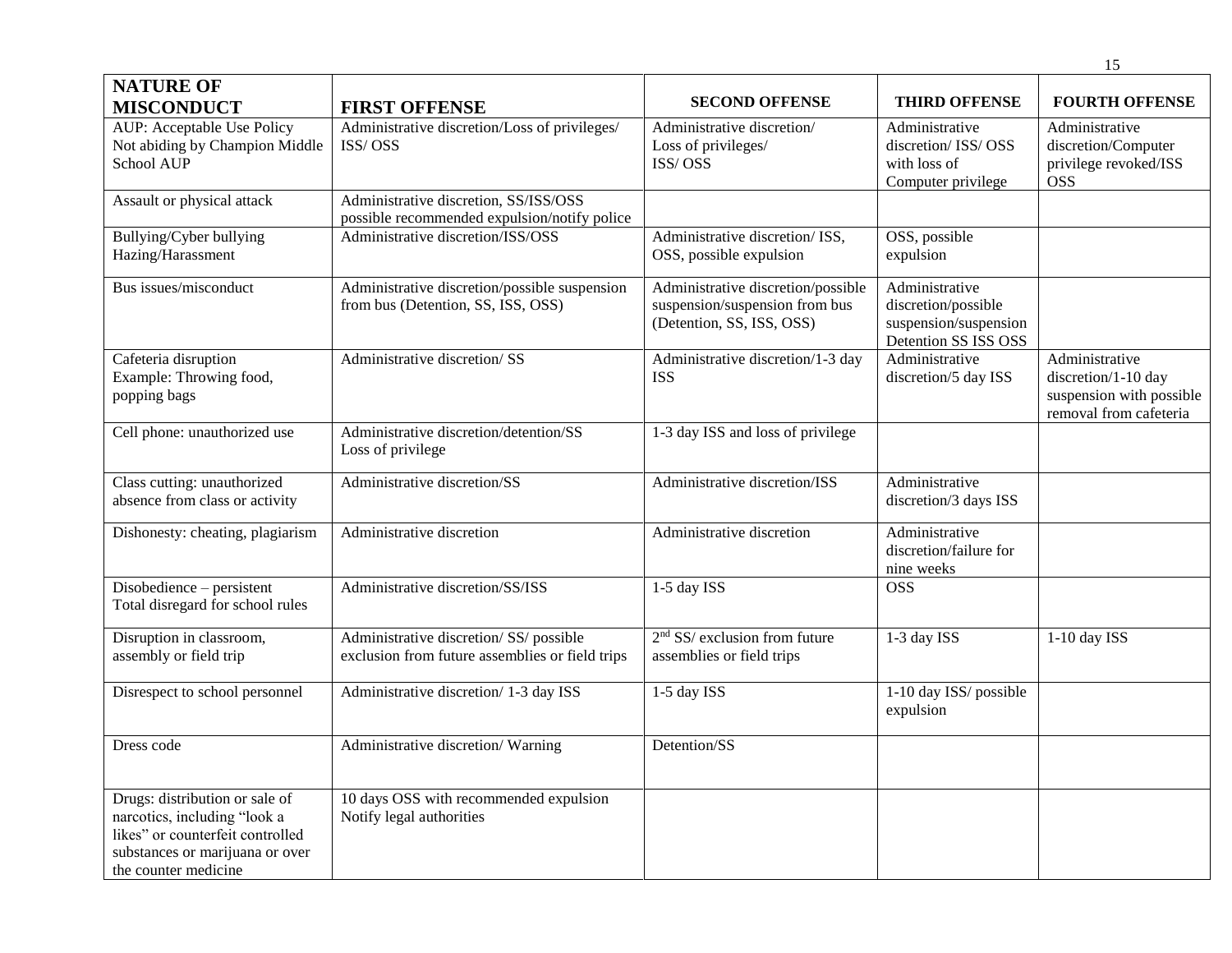|                                                                                                                                                                                                                                                                   |                                                                                                                                                       |                                                                                                                                  |                                                                      | 16                    |
|-------------------------------------------------------------------------------------------------------------------------------------------------------------------------------------------------------------------------------------------------------------------|-------------------------------------------------------------------------------------------------------------------------------------------------------|----------------------------------------------------------------------------------------------------------------------------------|----------------------------------------------------------------------|-----------------------|
| <b>NATURE OF</b>                                                                                                                                                                                                                                                  | <b>FIRST OFFENSE</b>                                                                                                                                  | <b>SECOND OFFENSE</b>                                                                                                            | <b>THIRD OFFENSE</b>                                                 | <b>FOURTH OFFENSE</b> |
| <b>MISCONDUCT</b>                                                                                                                                                                                                                                                 |                                                                                                                                                       |                                                                                                                                  |                                                                      |                       |
| Drugs: evidence of possession or<br>having consumed alcoholic<br>beverages and/or drugs, drug<br>paraphernalia or narcotics and<br>using student's inhalers/including<br>"look-a-likes" or counterfeit<br>controlled substances or over-the-<br>counter medicine. | Administrative discretion/ISS/OSS/ Possible<br>referral to legal authorities.                                                                         | Recommended expulsion/Refer to<br>legal authorities.                                                                             |                                                                      |                       |
| Exposure of self or others                                                                                                                                                                                                                                        | Administrative discretion/1-10 day OSS                                                                                                                | 1-10 day OSS/ possible expulsion                                                                                                 | Recommended<br>expulsion                                             |                       |
| Extortion                                                                                                                                                                                                                                                         | Administrative discretion/ISS/OSS                                                                                                                     |                                                                                                                                  |                                                                      |                       |
| Failure to follow reasonable<br>requests                                                                                                                                                                                                                          | Administrative discretion/detention                                                                                                                   | Administrative discretion/SS/ISS                                                                                                 | Administrative<br>discretion/ISS/OSS                                 |                       |
| Financial obligations, care of<br>textbooks, equipment, supplies,<br>etc. and return of fundraisers<br>(items or money)                                                                                                                                           | Damaged property must be paid for.<br>Transcripts will be withheld until restitution is<br>made. Possible corrective actions including<br>suspension. |                                                                                                                                  |                                                                      |                       |
| Fighting/Provoking a fight<br>any act of violence                                                                                                                                                                                                                 | Administrative discretion<br>ISS/OSS/ Possible police notification                                                                                    | Administrative discretion with<br>possible recommendation of<br>expulsion/Police notification                                    | 1-10 day OSS with<br>recommended<br>expulsion/Police<br>notification |                       |
| Fire alarm $-$ setting off                                                                                                                                                                                                                                        | 1-10-day suspension with referral to legal<br>authorities/possible recommendation for<br>expulsion.                                                   | Recommended expulsion                                                                                                            |                                                                      |                       |
| Fire – unauthorized setting of a<br>fire                                                                                                                                                                                                                          | Administrative discretion/ ISS/OSS or possible<br>recommended expulsion and referral to legal<br>authorities/1-10 days OSS                            |                                                                                                                                  |                                                                      |                       |
| Flammable devices, possession of<br>flammable/explosive devices,<br>firecrackers or explosive devices.<br>E.g. lighters, matches, etc.                                                                                                                            | Administrative discretion/ SS/ISS/OSS                                                                                                                 | Administrative discretion/<br>ISS/OSS or possible<br>recommended expulsion and<br>referral to legal authorities/1-10<br>days OSS |                                                                      |                       |
| Forgery of parent or staff<br>signatures                                                                                                                                                                                                                          | Administrative discretion/ 1-3 day ISS                                                                                                                | 1-5 day ISS                                                                                                                      |                                                                      |                       |
| Gum                                                                                                                                                                                                                                                               | Detention                                                                                                                                             | 1-2 detentions                                                                                                                   | Administrative<br>discretion/SS                                      |                       |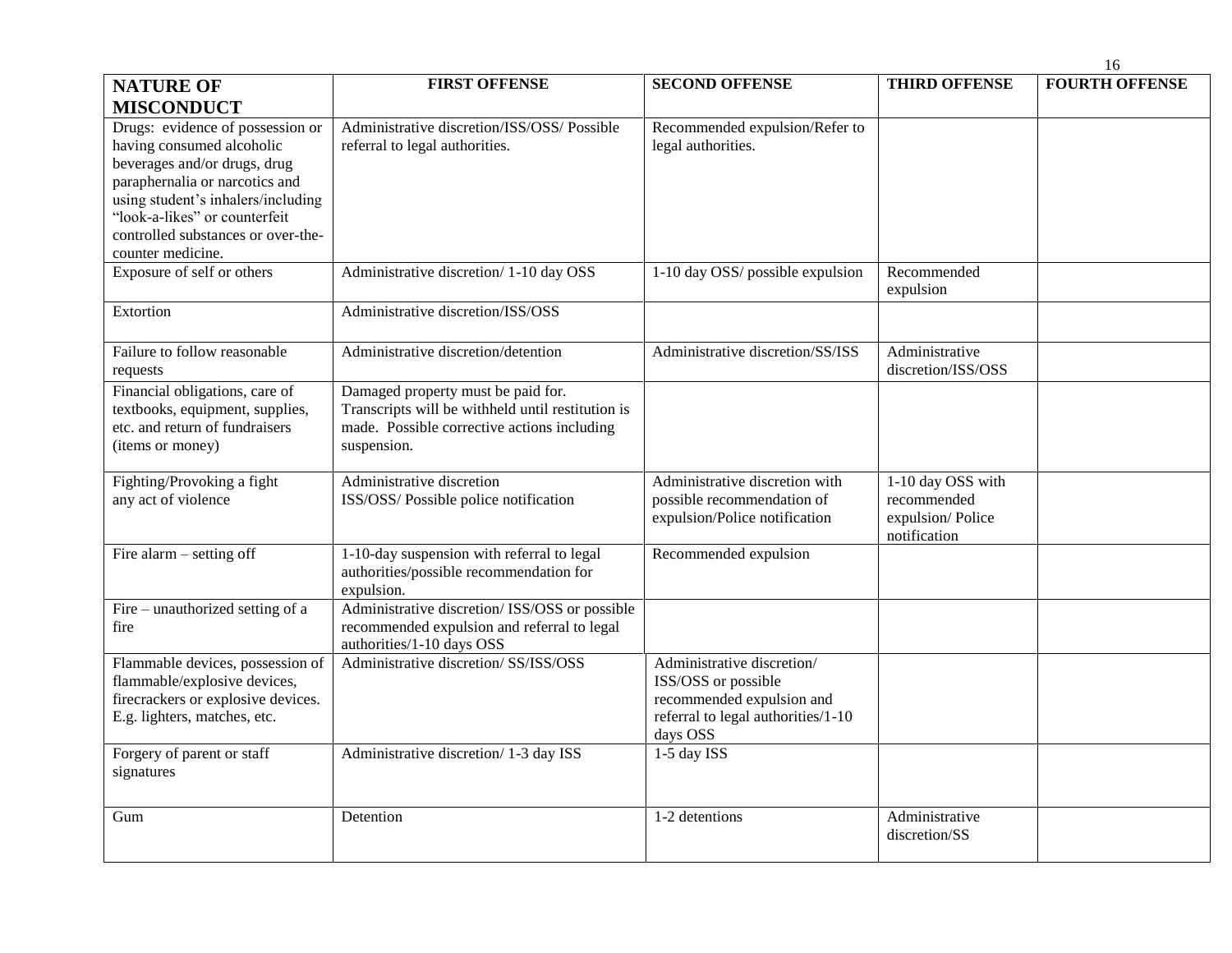|                                                                                |                                                                                      |                                                    |                                                               | 17                                     |
|--------------------------------------------------------------------------------|--------------------------------------------------------------------------------------|----------------------------------------------------|---------------------------------------------------------------|----------------------------------------|
| <b>NATURE OF</b><br><b>MISCONDUCT</b>                                          | <b>FIRST OFFENSE</b>                                                                 | <b>SECOND OFFENSE</b>                              | <b>THIRD OFFENSE</b>                                          | <b>FOURTH OFFENSE</b>                  |
| Inappropriate gestures, comments<br>and or drawings/magazines/<br>video items  | Administrative discretion/detention/SS                                               | Administrative discretion/<br>possible 1-3 day ISS | Administrative<br>discretion/possible 1-<br>5 day ISS         |                                        |
| Inciting or participating in any<br>unauthorized assembly, etc.                | Administrative<br>discretion/detention/SS/ISS/OSS                                    | Recommended Expulsion                              |                                                               |                                        |
| Insubordination/Argumentative<br>Failure to follow reasonable<br>request       | Administrative discretion/detention/SS/ISS                                           | 1-5 day ISS                                        | $1-10$ day SS                                                 |                                        |
| Lying to school personnel                                                      | Administrative discretion/detention                                                  | Saturday School                                    | 1-3 day ISS                                                   | 1-5 day ISS                            |
| Personal Electronic Device<br>disruption or inappropriate use                  | Administrative discretion/detention/SS<br>Loss of privilege                          | Saturday School and loss of<br>privilege           | 1-3 day ISS and loss<br>of privilege                          | 1-10 Days ISS and loss<br>of privilege |
| Physical display of affection                                                  | Administrative discretion/detention/SS/ISS                                           |                                                    |                                                               |                                        |
| Possession of Pornographic<br>Material                                         | Administrative discretion/ISS/OSS/Possible<br>expulsion/Possible police notification |                                                    |                                                               |                                        |
| Profanity/Written or Verbal                                                    | Administrative Discretion/detention/SS                                               | Saturday School/ISS                                | <b>ISS</b>                                                    | <b>OSS</b>                             |
| Sexual Misconduct - solicited or<br>unsolicited contact<br>Including "sexting" | Administrative discretion<br>ISS/OSS/ Possible Expulsion<br>Police notification      |                                                    |                                                               |                                        |
| Tardy to class-3 times per class                                               | Administrative discretion/detention                                                  | Administrative discretion/2<br>detentions          | Administrative<br>discretion/Saturday<br>School               |                                        |
| Theft or removal without<br>permission                                         | Administrative discretion ISS/OSS with<br>possible referral to legal authorities     | Administrative discretion                          | Recommended<br>expulsion and referral<br>to legal authorities |                                        |